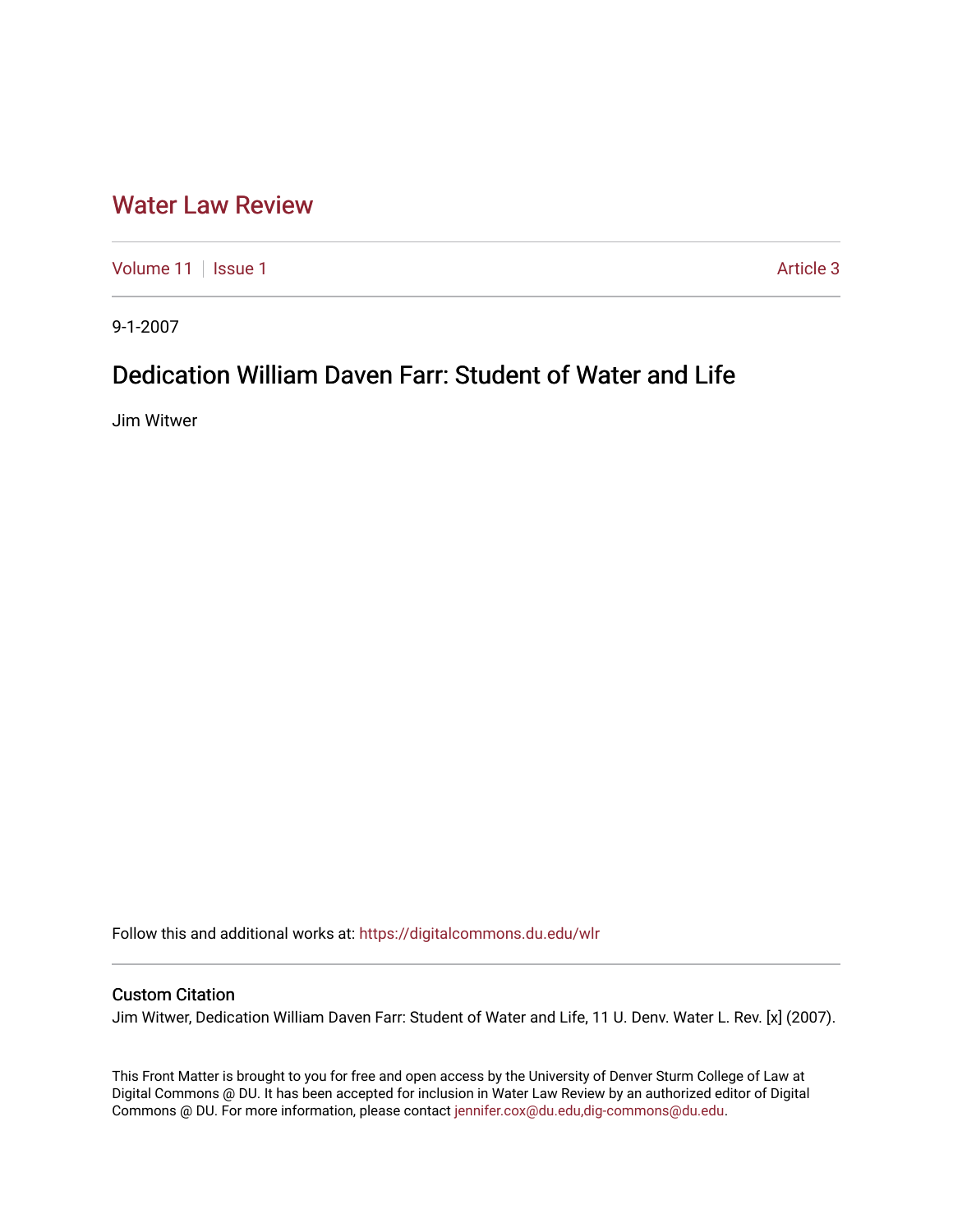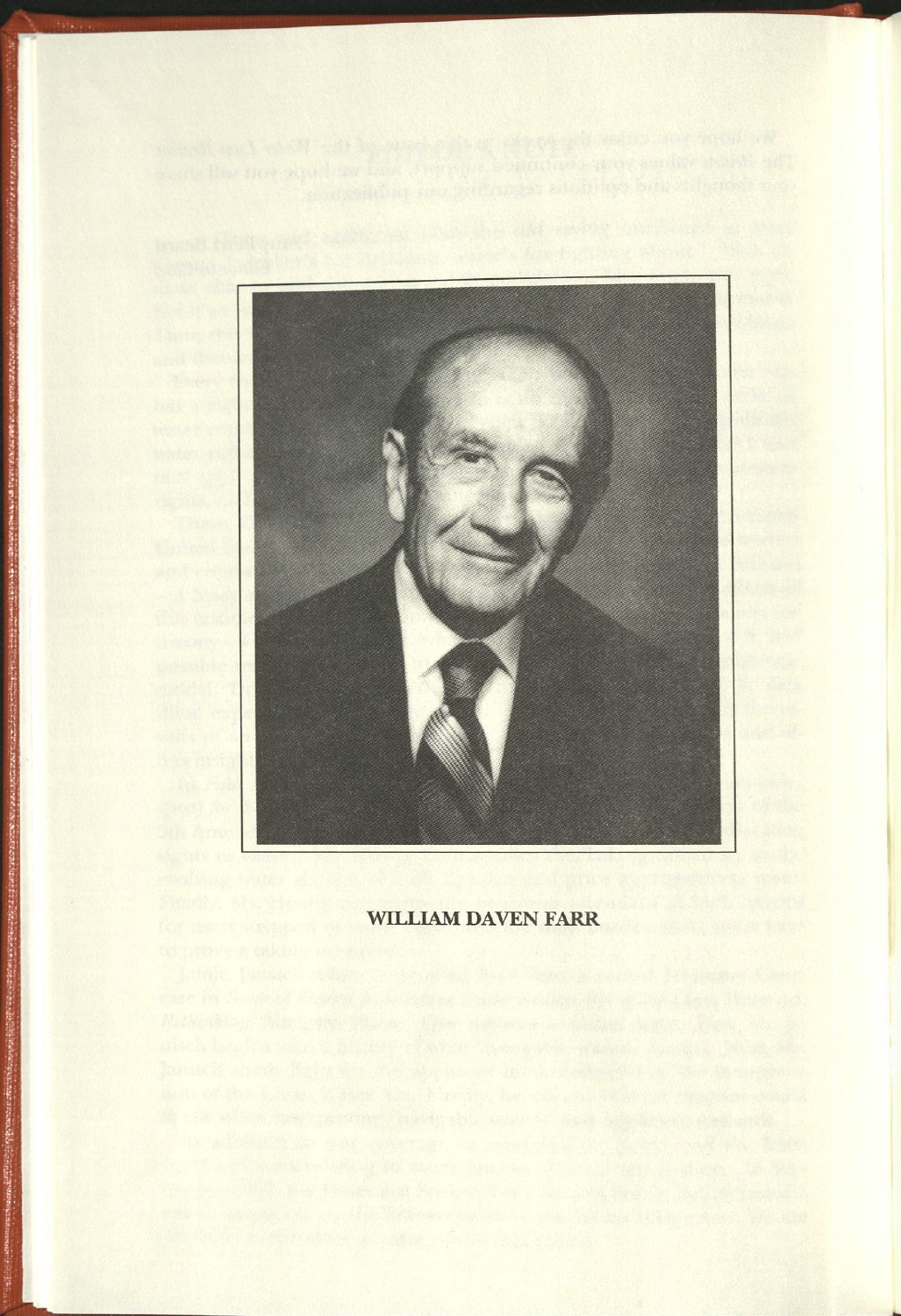### **WILLIAM DAVEN FARR: STUDENT OF WATER AND LIFE**

#### DEDICATION BY IM WITWER

*flyfisherman, water visionary, banker, lamb and cattle feeder, farmer, rancher, dad, grandfather, great grandfather, friend and mentor to many, WD Farr, 97, died Aug. 14 in his native Greeley.*

After failing to deflect this request to remember W.D. Farr by nominating more qualified candidates, I opened the file in my office bearing his name. It is embarrassingly thin. Nearly two generations separated us during his life.

Perhaps, then, the best perspective I can provide begins as a common, ignorant one. How easy it is to take for granted all but his reputation as a leader in water, banking, and agriculture. I played in Greeley's Farr Park as a boy, but did not then know that the park had been part of his farm near the end of the Greeley and Loveland Irrigation Company ditch (or even that there was such a ditch). I worked briefly one summer at Farr Feedlots, but did not learn of the work he did nationally to improve the quality of U.S. beef until much later.

Only during a working relationship with him late in his life did I begin to see the contours of what he was still busy building: A life filled with optimism and effort to improve the communities in which he lived.

My first letter from Mr. Farr contained the following passages:

I believe that Greeley is in a unique position to plan a perfect city that will continue to be very attractive to new people and new industry.... I have seen Greeley grow from a population of 5,000 to the present 75,000. If we had ever dreamed that we would grow this much and this fast we could have prevented many costly problems.

Who else writes, or thinks, like this? Few in modern times. An exhortation to strive for the perfect city, a blunt acknowledgment of current imperfection, and a second implied demand-to dream big dreams and then put on your overalls, as the saying goes.

In an 1887 speech to Fort Collins farmers that Mr. Farr's son, Bill, sent me later, Professor Elwood Mead noted:

On your shoulders rests a greater responsibility than devolves on your brothers in regions of more abundant rainfall. You must not only attend

The following tribute to W.D. Farr is reprinted with permission from the Colorado Foundation for Water Education's Fall 2007 edition of Headwaters Magazine. Information on the Foundation can be found at www.cfwe.org.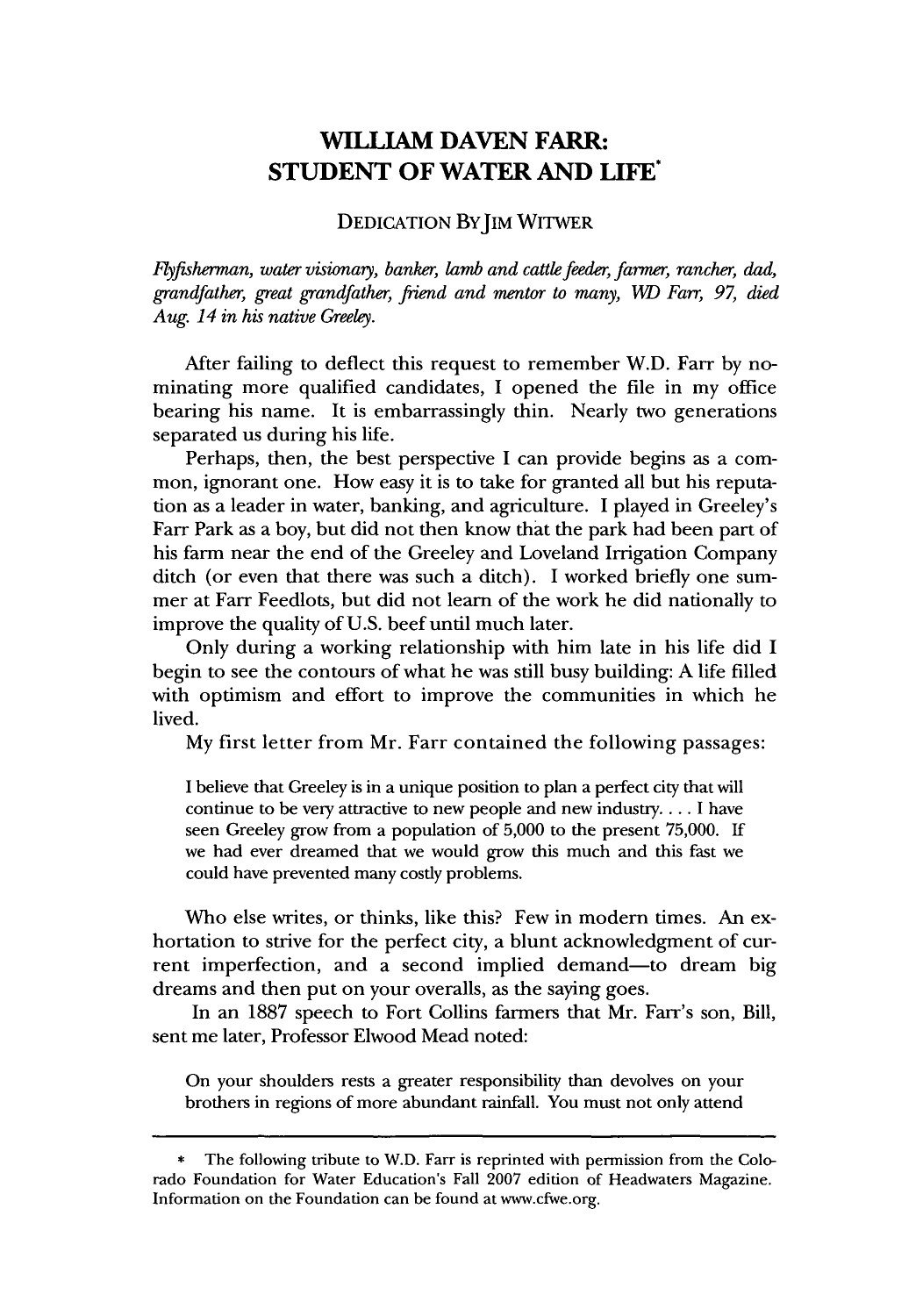to your individual affairs but assist in the control and management of their common interest, on the wise management of which the prosperity of the State so largely depends.

This may as well have been Mr. Farr's credo. He acted so often out of a sense of duty to improve the community-and so often focused on projects to benefit future generations of that community.

We still play in the parks that Mr. Farr worked to build. The Colorado-Big Thompson and Windy Gap projects and Greeley's water system may be best known to Coloradans. Service in the nascent Environmental Protection Agency, and long involvement with the National Cattlemen's Beef Association, count among his accomplishments. He also played a pivotal role in negotiations that led to federal designation of parts of the Cache la Poudre River as wild and scenic. In a 2000 newspaper clipping, he wondered aloud if he was an environmentalist, but then added, "You have to take care of the environment. We hope the world will be here in hundreds of years."

What Mr. Farr accomplished, and why he did it, make up only part of his story. How he worked-his thirst to find information and trends in that information, his uncanny ability to adapt and surmount failure, and his compassion for others engaged in the same effortdistinguishes him as much or more.

His interest in one topic—the weather—illustrates the first of these traits. Most of us are used to discussing the weather for five or ten seconds. With Mr. Farr, those conversations easily could exceed five minutes. He ravenously reviewed the work of local, regional, and international climatologists, and constantly checked predictions against outcomes.

**A** copy of the program from the **1999** National Western Stock Show dinner, which named Mr. Farr a "Citizen of the West," reminds me that, while he was a compendium of historical information, he preferred to recount the past with an eye to the future. He did not view the past as the good old days.

"The next **50** years," he told those assembled at the dinner, "will be the best we have ever experienced. I'm only sorry that **I** won't be there with you to enjoy them."

He knew, as Twain noted, that history does not repeat itself-at best it sometimes rhymes. What he tried to teach us was less specific knowledge than how to think, to plan and execute based upon the best information we have, and to learn from the experience and move further ahead. He did not hold grudges or nurse old injuries. There was no use, or time, for that. His view of water policy, and life, combined enthusiasm and the scientific method. He was a great teacher precisely because he was a great student.

His approach required enough humility to acknowledge and learn from failure. In the 1980s, when his proposal to sell some of Greeley's reservoirs and use the proceeds to acquire other water supplies met